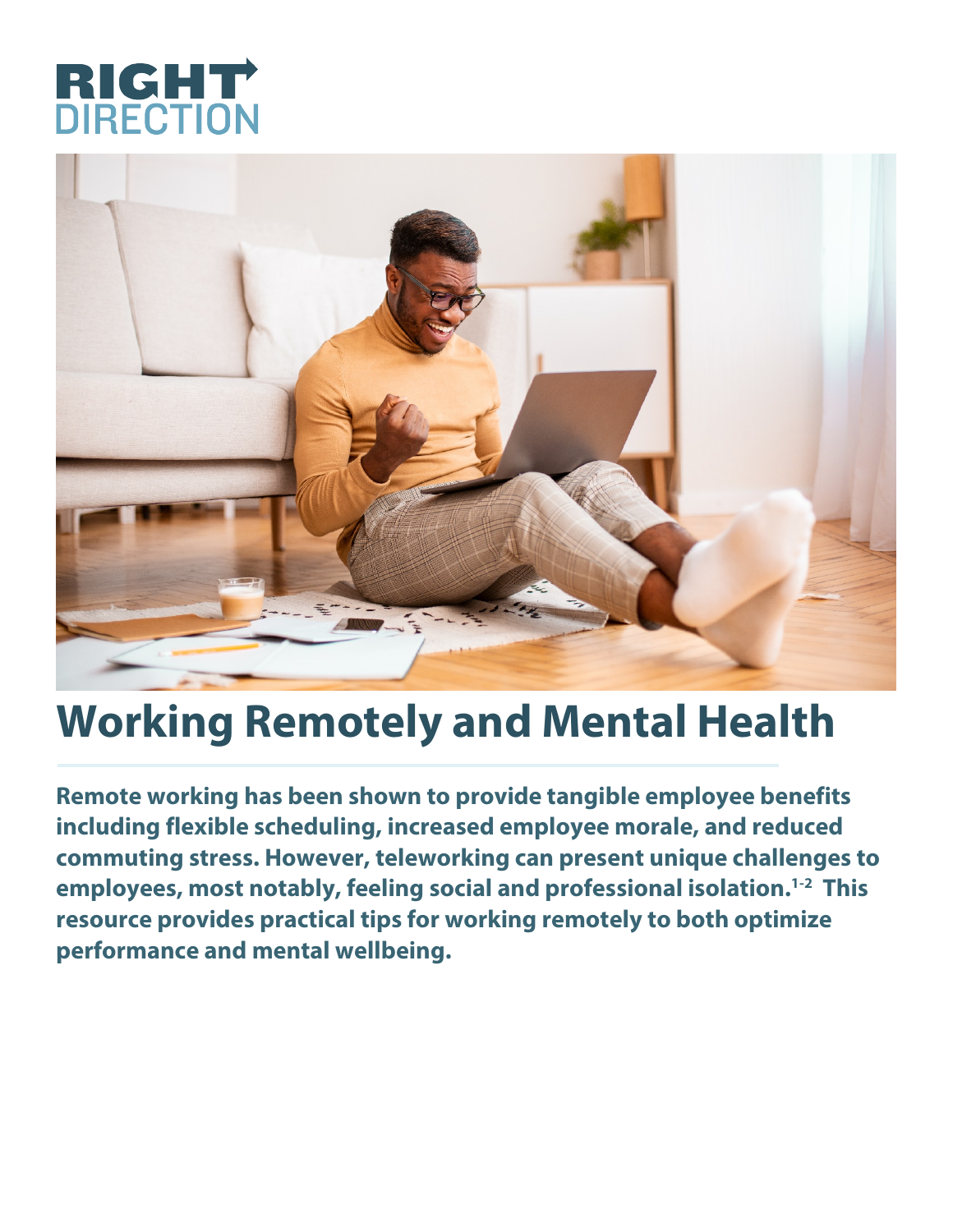## **What you can do to help stay productive and mentally healthy.**

- Stick to a Schedule: One of the advantages of working at an office is the defined schedule that comes with it. Consistency provides a sense of stability, especially in times of uncertainty. Changes to the work schedule can disrupt productivity and cause feelings of stress. To increase productivity, set a schedule and consistently stick to it.
- Set up your workspace: Consistency in workspace can also help boost productivity. Make sure to set up your workspace in a quiet area with limited distractions. If you live in a loud area or have pets, it may help to invest in noise-canceling headphones.
- Stay connected: It can be difficult to maintain relationships with colleagues and feel engaged when working remotely. To help prevent these feelings, stay connected by using technology like facetime, skype, google hangout and other video-based options. Humans are social creatures that use vision as a primary sense, relying on both verbal and non-verbal cues to understand others and to be understood. This is particularly important for teams with high diversity since body language plays a key role in communication in many different ethnicities and cultures.
- Make time to refresh: Set aside times to step away from your desk and work area to take a walk, get some fresh air, meditate, or just take some deep breaths. MIT Lecturer Robert Pozen in his book Extreme Productivity: Boost Your Results, Reduce Your Hours, suggests taking a time-out every 75-90 minutes of work to refresh your cognitive energy for optimizing your ability to focus and learn.<sup>3-4</sup>

## **What managers can do to support employee mental health and wellbeing.**

As more companies move to accommodate remote working, it becomes increasingly important for managers and staff to establish and maintain regular communication.

- Maximize engagement: There is a lot of uncertainty when managing employees from a distance. Set expectations early and develop set times for both meetings and regular one-on-one employee check-ins. In meetings, managers should serve as moderators and facilitate participation and encourage employeeto-employee interactions. Seek opinions and involve employees in decisions that affect them and their work. Inspire your team by taking a few minutes to recognize accomplishments and give praise for good work.
- Invest in video conference tools to stay connected: Video conferencing tools enable us to be more attentive to our team's needs. Since over 50% of communication is through non-verbal cues, virtual tools can help to minimize miscommunication and allow teams to connect "face-to-face."